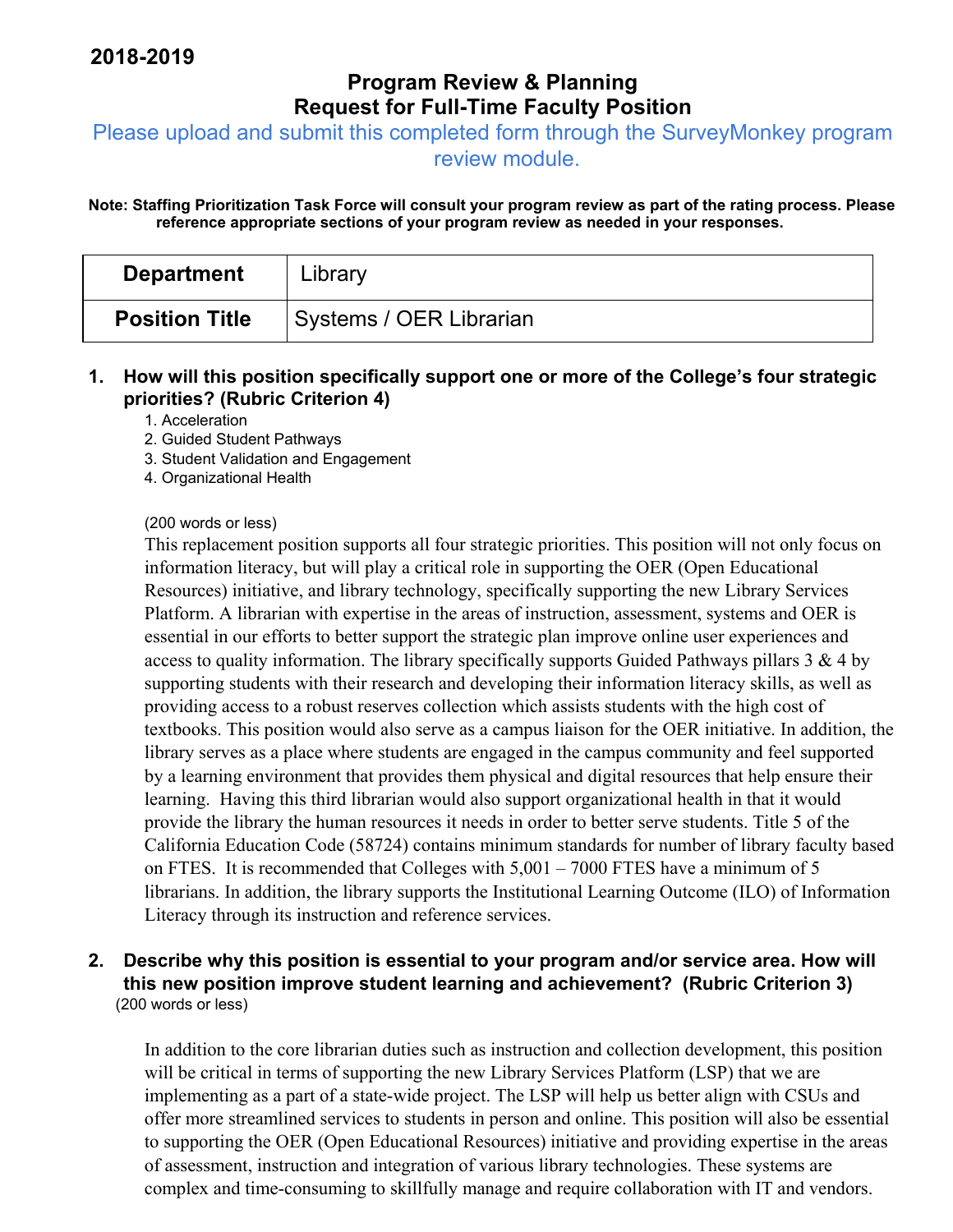These systems also require librarian instructional insight into to how they need to be setup to facilitate student learning and success. The librarian must understand student needs and perspective as well as the expectations of faculty for student learning and engagement.

This position would also play a critical role in supporting the Information Literacy ILO by focusing on improved assessment of library services. Improved assessment could lead to improved services targeted towards keeping students on their learning path and ensuring they are learning. For example, the assessment of Library PLOs show that students have a hard time discerning what qualifies as appropriate information for their research papers and what does not. Results show that the Library must combine 24/7e access with carefully designed face2face and online instruction to guide students on how to use library systems and use them successfully to complete research assignments.

## **3. How has the lack of this position impacted your program and/or service area? What will be the impact to the program and/or service area if this position is not filled? (Rubric Criterion 3)**

(150 words or less)

Reason 1: Current library faculty cannot adequately support student learning and sustain the technology systems required to maintain the library. We have 1.52 full-time librarians. According to CC Institutional Effectiveness, the total FTE librarian to student ratio would be 1.52 : 2,613.94 or equivalent to 1 : 1,719.

| Librarian | Students served |
|-----------|-----------------|
|           | 719             |

Reason 2: Student success is impacted because the number of teaching interactions possible between librarians and students is reduced. If the librarian FTE drops below the current state, the Library would not be able to support disciplines, student services, and initiatives. Some examples of the ways the College is jeopardized without such a position include

- Forced to scale down our library operations; unable to offer a full range of instruction and services.
- Reduction in library open hours.
- Unable to keep up with curriculum and technology changes, such as the new LSP
- Unable to develop new online service models or assist with the OER Initiative
- **4. Has there been or do you believe there will be an increase in demand for your programs and/or services? Please discuss supporting data from recent semesters. For example, enrollment trends, waitlist pressures, or wait time for appointments and support services as they apply to this position. (Rubric Criterion 2)**

(150 words or less)

The demand for online access to databases continues to be high. In 2017-2018 students and faculty conducted nearly 69,488 searches (F2016-S2017) and 63,646 searches (F2017-S2018) in the library's databases *(not including searches for physical items in the library).* We have established a baseline of 55,000 searches and have exceeded this baseline in last two years

| Database usage         | 2015-2016 | 2016-2017 | 2017-2018                |
|------------------------|-----------|-----------|--------------------------|
| Searches               | 29,395    | 69,488    | 63,646                   |
| using EDS; not include |           |           | (slight decrease may be) |
| direct searches of     |           |           | due to the library being |
| individual databases)  |           |           | closed for 15 months     |
|                        |           |           | due to the flood)        |
|                        |           |           |                          |